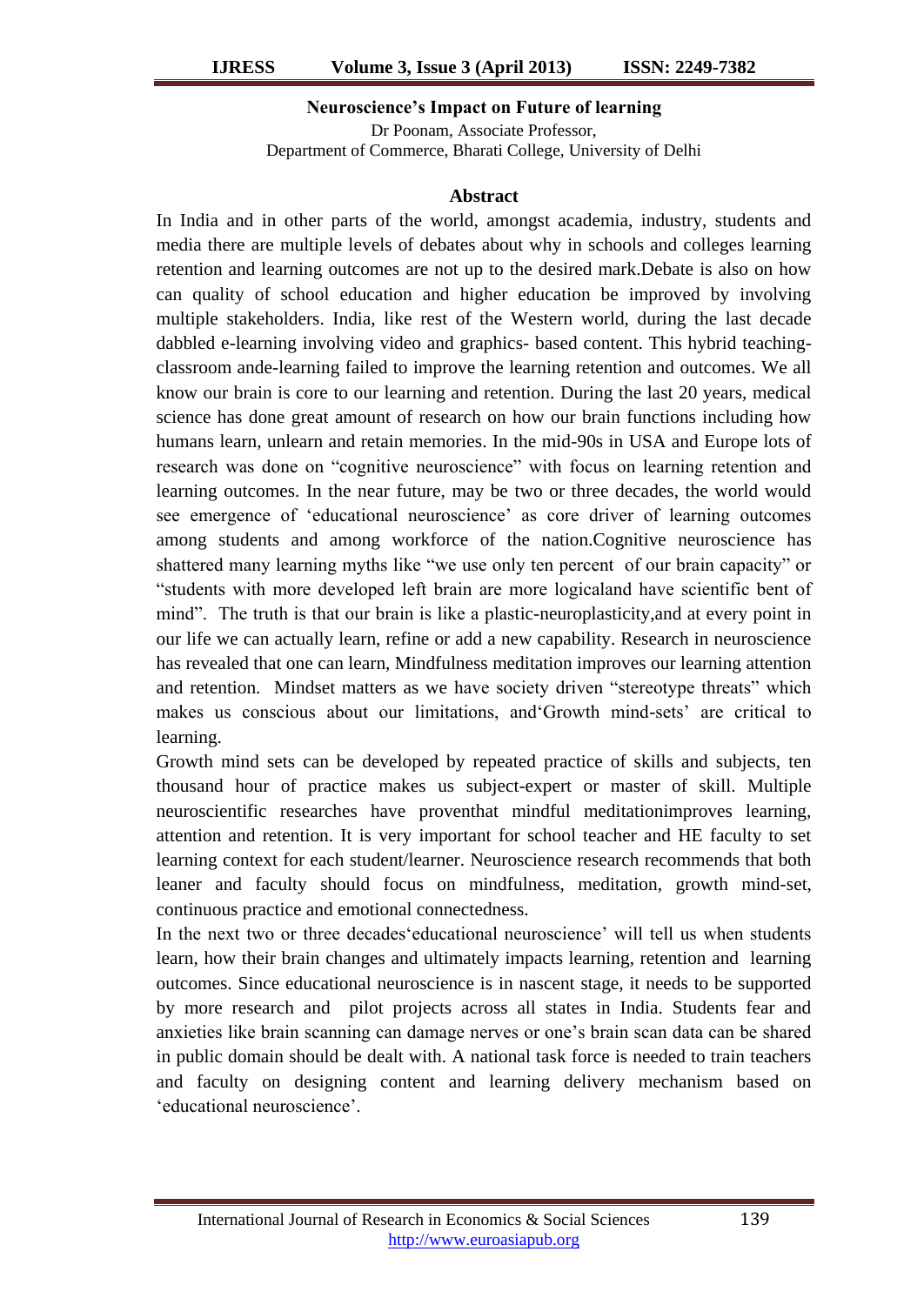### **An Introduction**

We have heard often that we use five to ten percent of our brain capacity. A fact that is negated by neuroscience. In most situations, we use large part of our brain capacity a fact again proven neuroscience through scans. We all have learned that we have left and right brain that functions completely, separately and differently. We all know that there are some people who are more talented than others, has nothing to do with hemisphere of the brain. We have a channel through which we learn better like we have heard terms like auditory learner, visual learner but truth is we use as many channels as we can. There is widely held belief among people that we have certain windows of learning which once closed has no chance of opening. All these are myths called "Neuromyths" because such statements are not substantiated by any scientific facts or data- based research.

The Path of Learning

There are certain windows of learningthat are strictly confined to couple of abilities. If you have not learned any language or you have not been exposed to life"s exposure through personalized experience you will not be able to learn these abilities but for rest of the people there is "neuroplasticity"i.e. at every point in your life you are able to learn,refine or add new capabilities. Research has proven we learn through repeated drill and continuous practice. Ten thousand hours of repeated practice or learning helps us masters a skill.Research in neuroscience has revealed that

- (1) You can learn through "deliberate practice" or 10,000 hours of continuous practice.
- (2) How "mindful "you are. Being mindful means understanding the context of learning i.e.What are you learning? Why are you learning? What are the benefits of learning? What are the consequences of not learning?.
- (3) Mindful Meditation or traditional Vipasana System enhances attentionwithout a focus on either the past or the future as it is related to anterior cingulate cortex(area associated with "attention") .Neurological study investigating this phenomenon of Mindful Meditation used EEG-based brain activity analysis to observe how neurological systems correlates to meditation the researchers observingit, found that the EEG data resembled that of stage 2-4 non-rapid eye movement, sleep i.e.calmness or stillness.
- (4) If Mindful meditation matters so does "Mindsets".In an experiment a group of women before mathematics exams were told they were Asian,they performed between average to above average but when they were constantly reminded before exam they were women, the outcome was below average to average. It is very important to create powerful social messages in media which reinforce positivity mindset or belief system e.g. if you educate yourself and acquire professional skills you will be a successful person, so study hard and learn new skills.Positive social messages over decades create positive mindsets . Our mind picks such positive stimulus and success stories from the environment and saves it in the brain for future processing and decision reinforcements.

We need to find out what are those" stereotype threats"that makes us conscious about ourselves and our limitations especially in diverse country in India where there are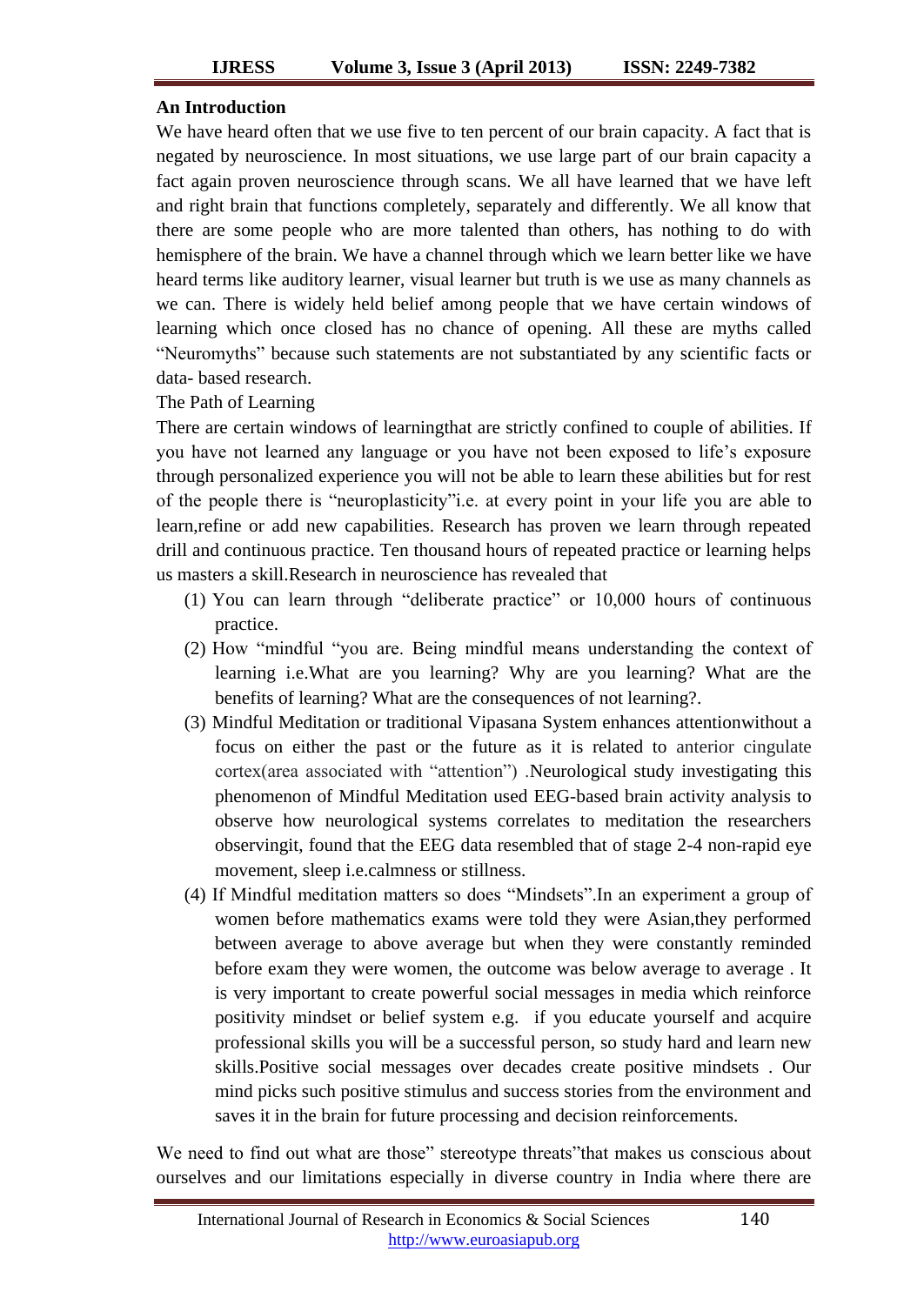huge number of social and culture biases towards women, minorities, ethnic groups, SC and STs. Such stereotypes reduce their academic performance. A research experiment conducted in USA by Steele and Aronson gave Black and White College students GRE test using stereotype-threat condition and no threat condition, In Stereotype threat condition, telling students the test diagnosed intellectual ability, implying that Blacks are less intelligent than Whites are. In the no-stereotype-threat condition, the researchers told students that the test was a problem-solving lab task that said nothing about ability. In the first test blacks scored far less than the whites but in second test scores of both Black and white students were same.

In India, we also have stereotype learning threats like girls are not good in maths, driving and engineering stream.People from certain cities are good in ITand ITes skills .Students from minority and marginalized sections have low learning retention ability etc. This kind of stereotypes have no research basis but are only decade old social myths.

On the hand there are "growth mindsets" a belief that you can learn whatever is in front of you. In an experiment, college students were told that they can use their brainpower as a muscle repeatedly and daily to learn a new skill/ subjects, the areas (subjects/skills) they focussed had above average outcomes.

# **GROWTH MINDSETS**

**1-Repeated practice-**Our brain is elastic, if you practice continuously and repeat you will be able to grow and install learning function. In order to improve learning retention among learners and improve learning outcomes hours and hours (10,000 hours to master a subject)of repeated practice makes your brain expand its faculties, store knowledge in conscious or sub conscious mind/brain.

**2-Attention –**attention is highly relevant for learning. The most common mistake we makeis that we allow people to multi task. If we you multi-task your attention will switch from task A to B to C to D and you will not be able to hold right amount of attention to hold knowledge so multi-tasking should be avoided as much as possible . In order to enhance most effective technique is daily is mindful meditation. Mindful meditation is not a social fad or gizmo but well researched neuroscience fact, which has proven that daily meditation, enhances your concentration power and memory.

**3-Desire to learn-**It is very important to explain to people the 'Context of learning'. Why the need to learn and what benefits they will get in short and medium term in their lives and how they will be able to cope complex situations? It is important faculty creates a "Learning Environment" where learner is given short-term goals, he is given regular feedback for improvements on learning retention and performance outcomes . Positive communication with patience is key as each learner is unique. Faculty should use technology for regular assessments and reviews.

The above can be best described by an experiment conducted by the USA Army on its soldiers. The soldiers were divided into four groups One, Group Two, Group Three and Group Four. During the military march they were toldthat there would be no communication whatsoever between the groups. Each group would march twenty kilometers over exactly the same terrain on the same day, the only variation was in the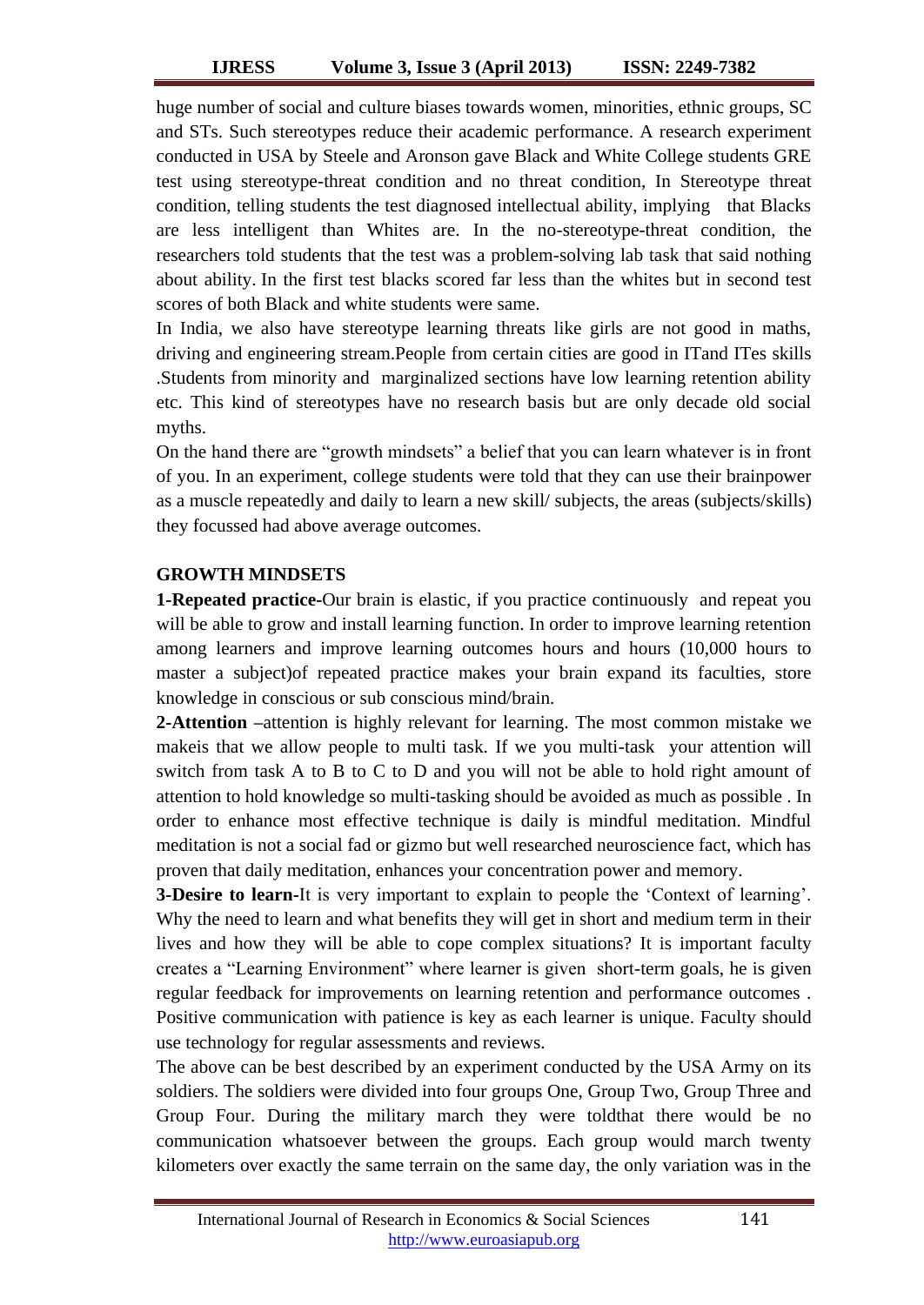verbal instructions the group received.The first group of soldiers were told they would march – twenty kilometers. Second group soldiers were told, "This is the long military march you and nobody was told how far they would march, nor were they informed of their progress along the way.Groupthree soldiers were told they wouldmilitary marchtwelve kilometers. After marching eleven kilometers, they were told they had nine more kilometers more to go.The fourth groups of soldiers were told they would militarymarch twenty-five kilometers. After marching fourteen, they were told they had six more to go.

Upon completion of the militarymarch, the four groups were assessed to determine which one performed best and which endured the most stress. The researchers found that group one performed the best because they knew how far they were going and getting regular reports, it was the keys to achieving the highest rating.As expected, group two performed the worst. They only knew that "This is the long march they have been waiting for" not knowing how far they were to march, and receiving no information along the way yielded poor results.

Therefore, proper communication and feedback on learning goals is must to improve one"s learning retention and learning outcomes.

**4- Getting it Right-**In a global research on learning outcomesit was found that only 7%of CEOs are happy or satisfied with learning outcomes and investments. The explanation is simple.

Most of the curriculum deliveredby faculty is based on "Neuromyths"not latest knowledge and research findings of "Neurosciences".Therefore, it is very important for teachers/faculty to take into consideration what is trueand really matters in order to improve learning retention among learnersand improve learning outcomes. The neuroscience suggests that good learner and faculty both should focus on mindfulness, meditation, growth mindset, emotional connection and continuous practice because as we learn our brain continuously evolves.

# **The future of learning**

The future will bring together two different but rapidly progressing fields of "Developmental Cognitive Neuroscience"and complex domain of curriculum and student learning and retention techniques. The future will see along with Artificial intelligence and virtual reality emergence of "Educational Neuroscience"which will answer most important questions-Whysome learners struggle with learning retentionand how can we improve education delivery to help learners with better learning outcomes. It is matter of one generation or two decades when educational neuroscience will tell us when and how students" brain change as they learn.?This will have a far-reaching impact on how students learn in schools and colleges various subjects. It is imperative that education ecosystem should move beyond traditional education performance systems and standards by incorporating "cognitive neuroscience" insights that lead to effective learning and teaching methods andmethodologies. In futureEducational neuroscience will also explore how nations workforce while working in jobs or as entrepreneurs learn to skills and behaviours like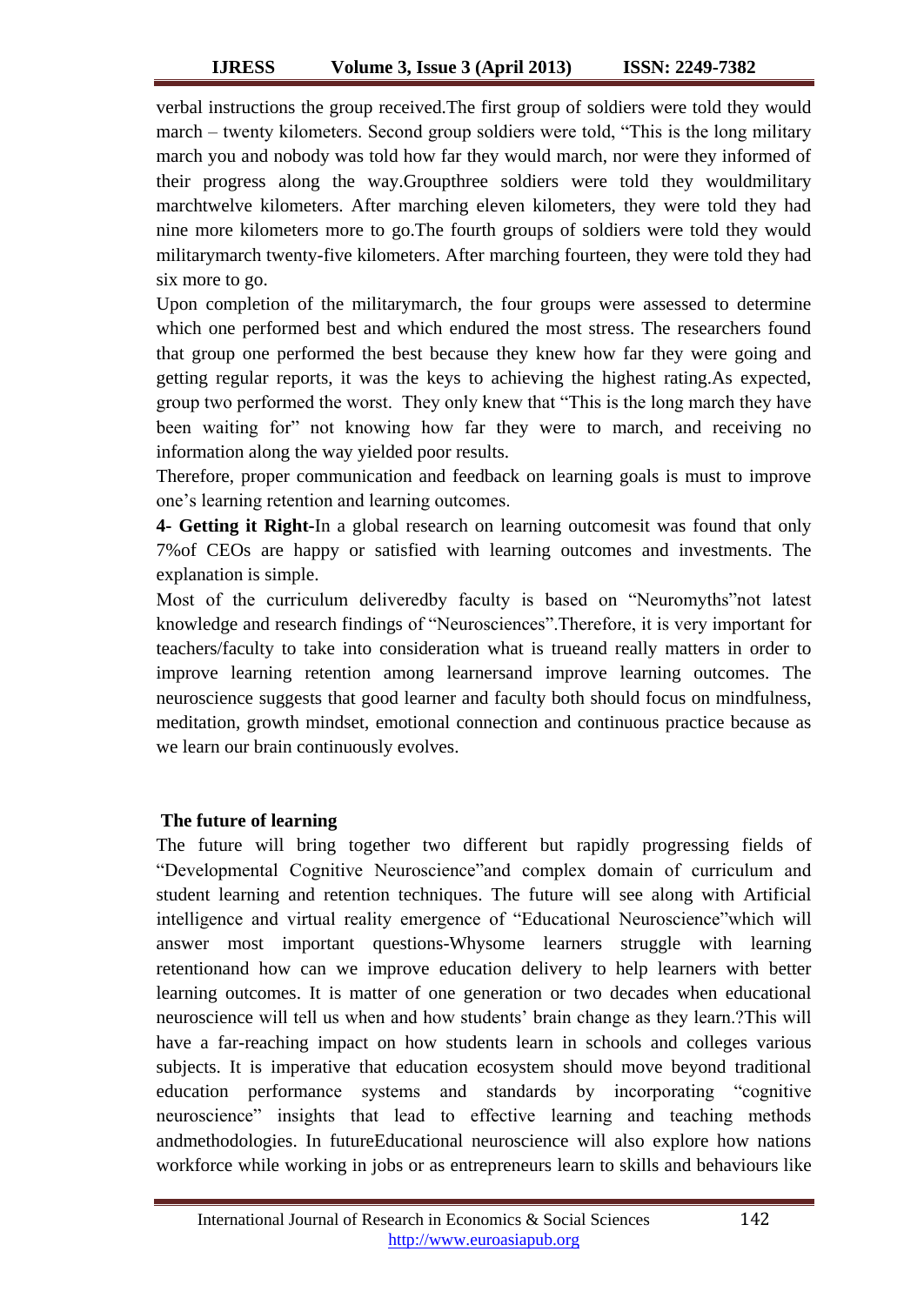emotional connectedness, flexibility, motivation, social and emotional experiences in dealing with community at large for higher productivity and well-being. Educational neuroscience in future will shed light on how individual can self-regulationand selfcontrol their impulsive behaviours.

### **Challenges of Implementation of Neuroscience- based Learning:**

Despite seemingly bright future of "Educational Neuroscience", there are many implementation challenges:

1-Academia, government and medical science have different thought process. Academia believes it is medicalization of education, govt believes in "wait and watch" policy as it is a new field full of implementation uncertainty, heavy risks, high costand no proof of effective learning outcomes.

2-Citizens and students feel that "Educational Neuroscience" is an encroachment of their privacy, as brain scans will expose their mental strengths and weakness to other.Legal authorities too feel that in the name of learning, data will be misused.Currently, no tangible benefits are seen by citizens and students and they perceive risks to be far too higher than rewards.

3-Pedagogue experts believe academia has no deep knowledge to create learning content based on scientific medical inputs emanating from "Educational Neuroscience". 4-Experts believe Educational Neuroscience will overhaul the teaching delivery mechanism and country like India cannot afford to train, retrain, assess, re assess, certify teachersand faulty across multiple languages. As it is India"s monetary spend on teachers training and technology-based innovation in education is abysmal.

5-As neuroscience believes our brain changes continuously due to learning and acts like a "Plastic"in the event the student does not use skill or subjects he/she has learned as a student, his/her brain will revert to original position.Therefore, continuous lifelong learning will be a challenge for the majority of the learners or students .

# **Suggestions and Recommendations**

1-Educational Neuroscience should be factored in future education policy of India.

2-Stronger links should be established between the research communities and the education system (schools, skill education, higher education and institutes for lifelong learning) in order to improve delivery of education for better learning outcomes.

3- Few pilot projects (5 or 6) one in each region of India (North, South, East West, NE) should be initiated to gauge the impact

4-Learning content creation, teacher training, re -training, certification, post training impact assessment should be piloted separately across all states of India for students and adults with learning challenges such as dyslexia and dyscalculia.

5- Government should fund research and pilot projects in collaboration with international experts and researchers from USA, European Union, Japan and Israel. As a nation India cannot be left behind in a technological race to improve students, working professional, entrepreneurs, elderly and other citizens learning retention, learning outcomes, emotional connectedness, flexibility, motivation, social and emotional experiences in dealing with community at large for higher productivity and well- being.